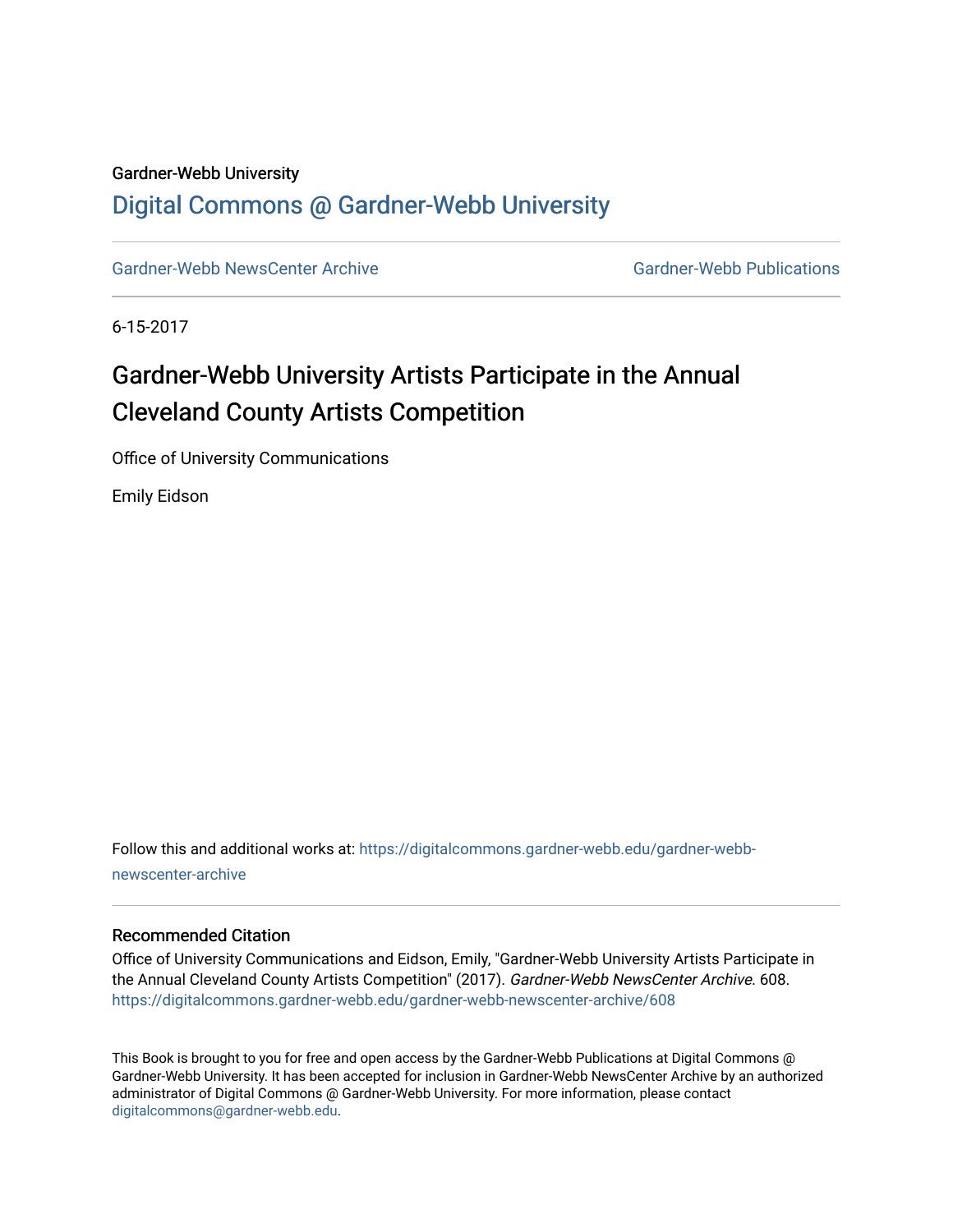# **Gardner-Webb University Artists Participate in the Annual Cleveland County Artists Competition**

**webpublish.gardner-webb.edu**[/newscenter/gardner-webb-university-artists-participate-in-the-annual-cleveland](https://webpublish.gardner-webb.edu/newscenter/gardner-webb-university-artists-participate-in-the-annual-cleveland-county-artists-competition/)county-artists-competition/

Office of University **Communications** 

*Several GWU Af iliates Receive Awards for Their Artwork Submissions*

### **By Emily Eidson ('18), GWU Intern for Communications**

BOILING SPRINGS, N.C.—Currently, the Cleveland County Arts Council is hosting its annual Cleveland County Artists Competition. The exhibit provides local artists with an opportunity to display their own creations and compete for numerous awards. Many

Gardner-Webb professors, staff, students, and alumni are exhibiting artwork in this year's competition, and several have already received some prestigious honors.

Artists from GWU include Paula Spangler Casper, Associate Professor of Art; Susan Carlisle-Bell, Professor of Art; and Doug Knotts, Professor of Art and Chair of the Art Department, as well as various students and alumni. These participants have submitted artwork of almost all mediums from acrylic paintings to sculptures to fabric works.

Bell believes that the exhibition is a great way for students and professors alike to gain experience, and that the event ties in perfectly with the well-crafted curriculum of the GWU Art Department. "The art curriculum includes studio and historical studies and students learn to prepare exhibitions, digital portfolios and art majors also write a thesis about their artistic influences and their own work," Bell declares.

The competition offers participants a chance to express their various styles and unique abilities as artists, while also providing the GWU Arts Department with a means of engaging with fellow members of the art world. "The Art Department has

a strong relationship with the artist community," Bell explains. "It is amazing to see the talent and variety of mediums and expression that is showcased."

Bell is showcasing three works of her own in this year's competition, including an acrylic painting entitled Hot Blues. Using a mix of acrylics and charcoal contour lines to create a picturesque image of a musician, the painting "captures without pretense the rich emotion and sound of an improvisational moment in time," according to judge Eldred Hudson.

Self-Portrait by GWU Sophomore Ian McCall

June 15, 2017

Hot Blues by GWU Professor of Art Susan Bell